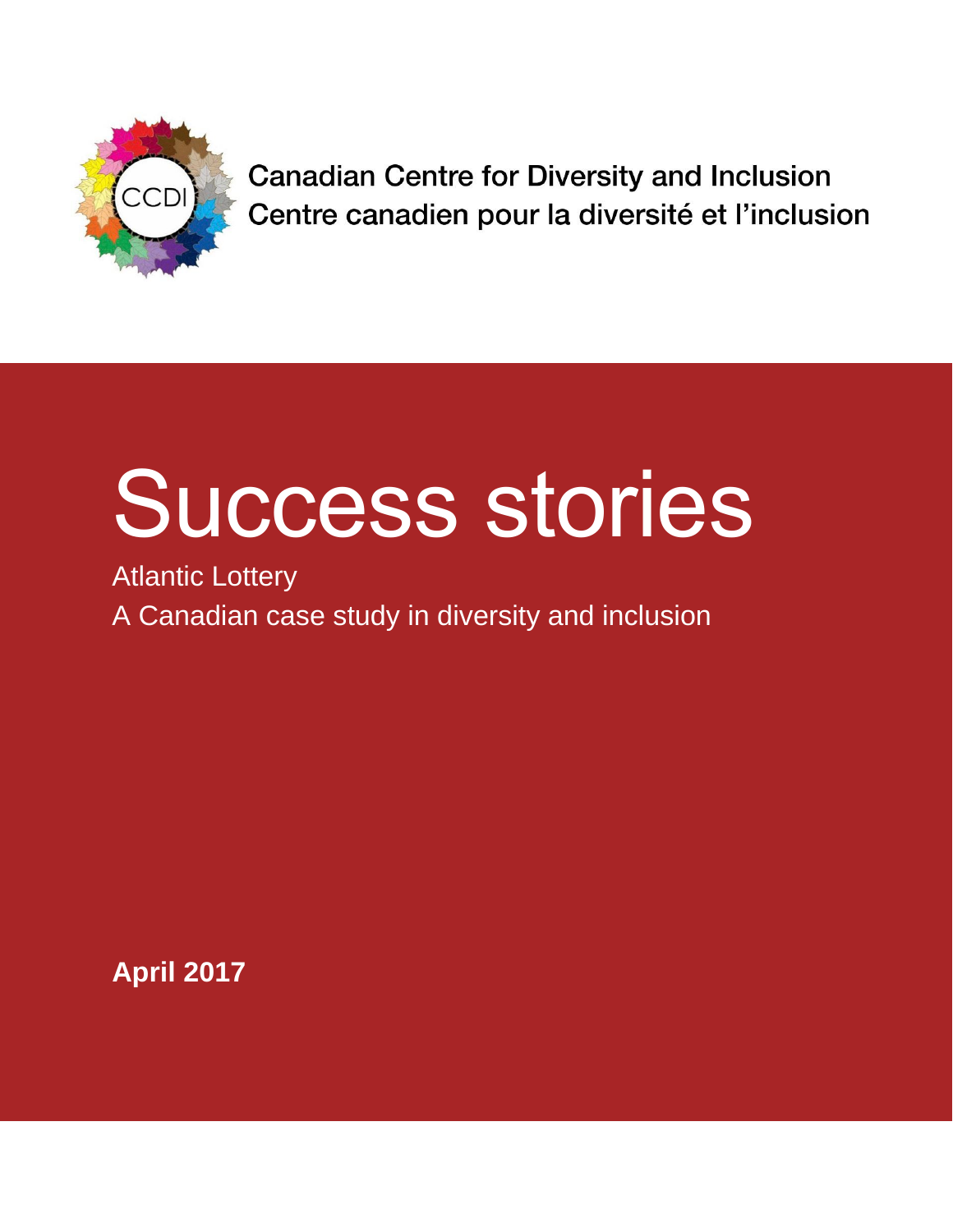### **Atlantic Lottery: A Canadian success story in diversity and inclusion**

By **Melissa Bouchard**, Student, Centennial College

Thanks to the teams at Atlantic Lottery and GlassSky for talking with us.

# Atlantic Lottery generates employee discussion, future diversity and inclusion program

A new internal survey released by Atlantic Lottery in February is generating a meaningful discussion among employees around diversity and inclusion in the workplace.

"I think it started the conversation. It got people being more aware of their behaviours and how it impacts company culture," says Alison Stultz, who is the vice president of people at Atlantic Lottery and the sponsor of its diversity and inclusion program. "The whole company is saying, 'Wow,' Atlantic Lottery issued me a survey asking me very personal questions that I normally wouldn't have been asked … and it really got me thinking about my work experience. What's welcomed and appreciated, do I feel included in this company culture, what can I do to contribute to making it a more positive experience?"

# The diversity and inclusion plan

The survey is part of Atlantic Lottery's two-year plan to develop a roadmap for diversity and inclusion. Atlantic Lottery, based in Moncton, N.B, is made up of around 600 employees from Canada's four Atlantic provinces.

This plan began in December 2015, when Robyn Tingley, a subject-matter expert on issues of diversity and inclusion from GlassSKY, an organization based in New Brunswick that is "dedicated to the empowerment and advancement of women, was brought in to speak with a group of 20 employees. The education and awareness workshop helped establish a common knowledge and language around diversity and inclusion, shared insights into what employees wanted to see in the future.

Tingley says that when any employer is developing a diversity and inclusion program, it's important to connect with experts beforehand and take advantage of resources such as webinars and toolkits. She also stresses the importance of considering feedback from employees, customers and stakeholders, as well as management's appetite to see the program through.

# Leveraging CCDI resources

Atlantic Lottery joined the Canadian Centre for Diversity and Inclusion (CCDI) at the beginning of 2016 and developed the survey, which was launched in February, using the Centre's diversity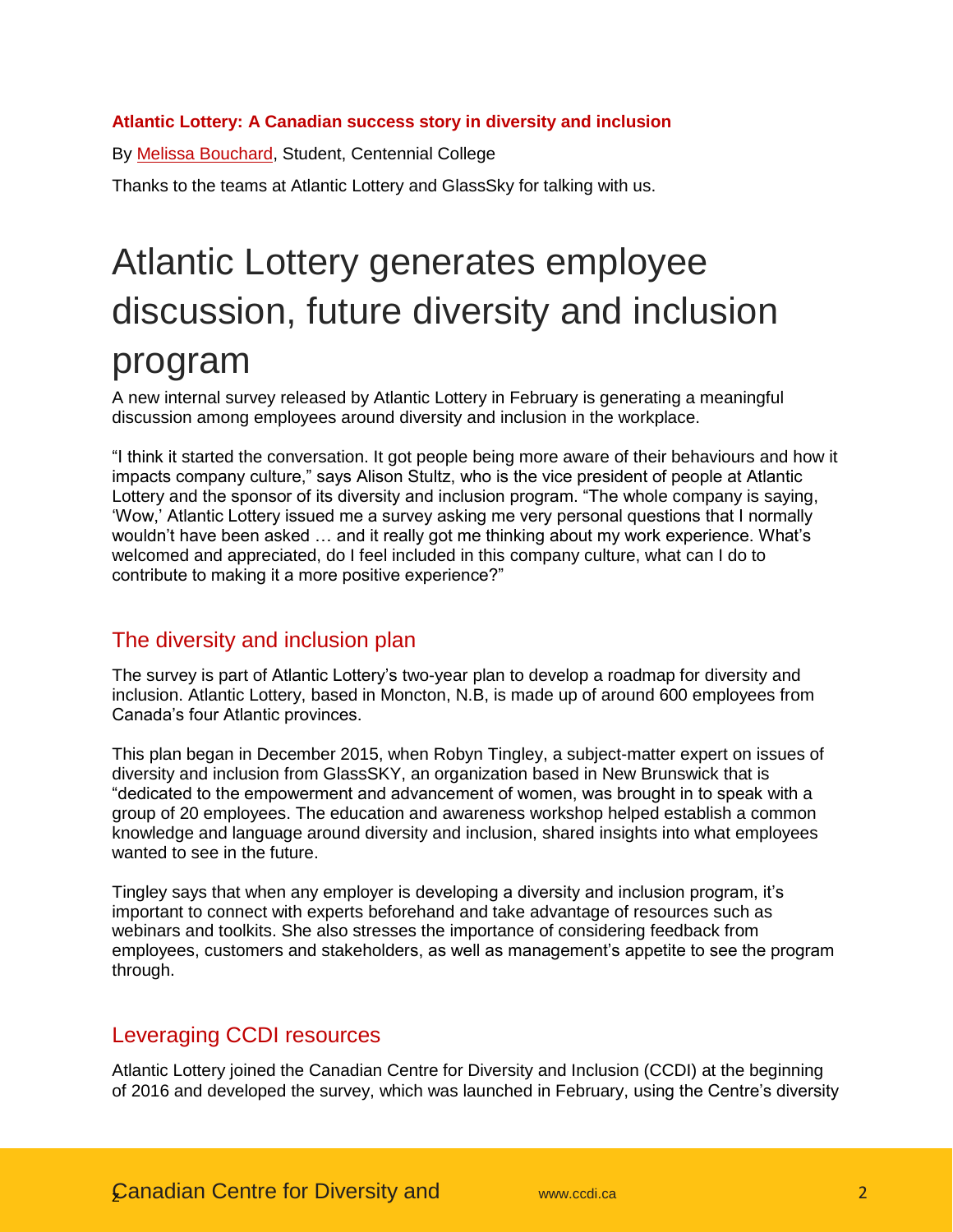and inclusion census tool. The survey is important in forming Atlantic Lottery's diversity and inclusion programs and guidelines because it keeps them relevant to employees.

"We could establish measures that might not speak to our employees or go down a road that really isn't relevant in meeting the needs of our employees," says Kim Wilson, who is the manager of corporate social responsibility at Atlantic Lottery. "So, by hitting pause and asking them [through the survey], it gives us solid data that we can actually establish success measures to create a diverse and inclusive workplace for our employees and get them more involved in the process."

Stultz says that while the diversity and inclusion program will have the benefit of making Atlantic Lottery a more attractive place to work for potential employees, it is mainly about generating awareness among their current employees and making them feel like the program was developed with them in mind.

"I think it will just make people more aware," says Stultz. "I think people are already more aware having just done the survey and reading about it in the news, so I think the company having the program and then (the employees) being able to see themselves that they helped build the survey will really help to evolve our diversity and inclusion program."

Carey Arsenault is a manager of program delivery at Red Shores, which is part of Atlantic Lottery and owns racetracks and casinos in Summerside and Charlottetown, P.E.I. Arsenault has helped to build Red Shores' diversity and inclusion program over the past three years. She says that in her experience at Red Shores making employees aware of diversity and inclusion issues in the workplace has helped engage employees and gives them an opportunity to be involved in the solution.

In one instance, Red Shores employees went ahead and cleared out and set up a space for a prayer room for a fellow employee. They did so without needing to be asked by management or wait for approval, but just because it was the right thing to do and something that would help a fellow employee.

"I really think that the more diversity you expose people to, the more natural and organic the inclusion becomes," says Arsenault. "I think it's like a level of respect that just naturally comes from people that respect each other."

# Developing a diversity network

Atlantic Lottery will also be hosting one of CCDI's community breakfast series in its head office, where they hope to network with other local businesses to discuss diversity and inclusion practices and experience.

"I think this is a really good way for us to show our commitment and I think it's going to be really good because they've never done one in Moncton before," says Wilson.

She says Atlantic Lottery is also hoping to develop a diversity and inclusion network of employers in the Maritimes that can share success stories and encourage companies to start developing their own diversity and inclusion programs. "I think the best way to learn is from others," says Wilson, who hopes she can find more employers at the breakfast to join the working group.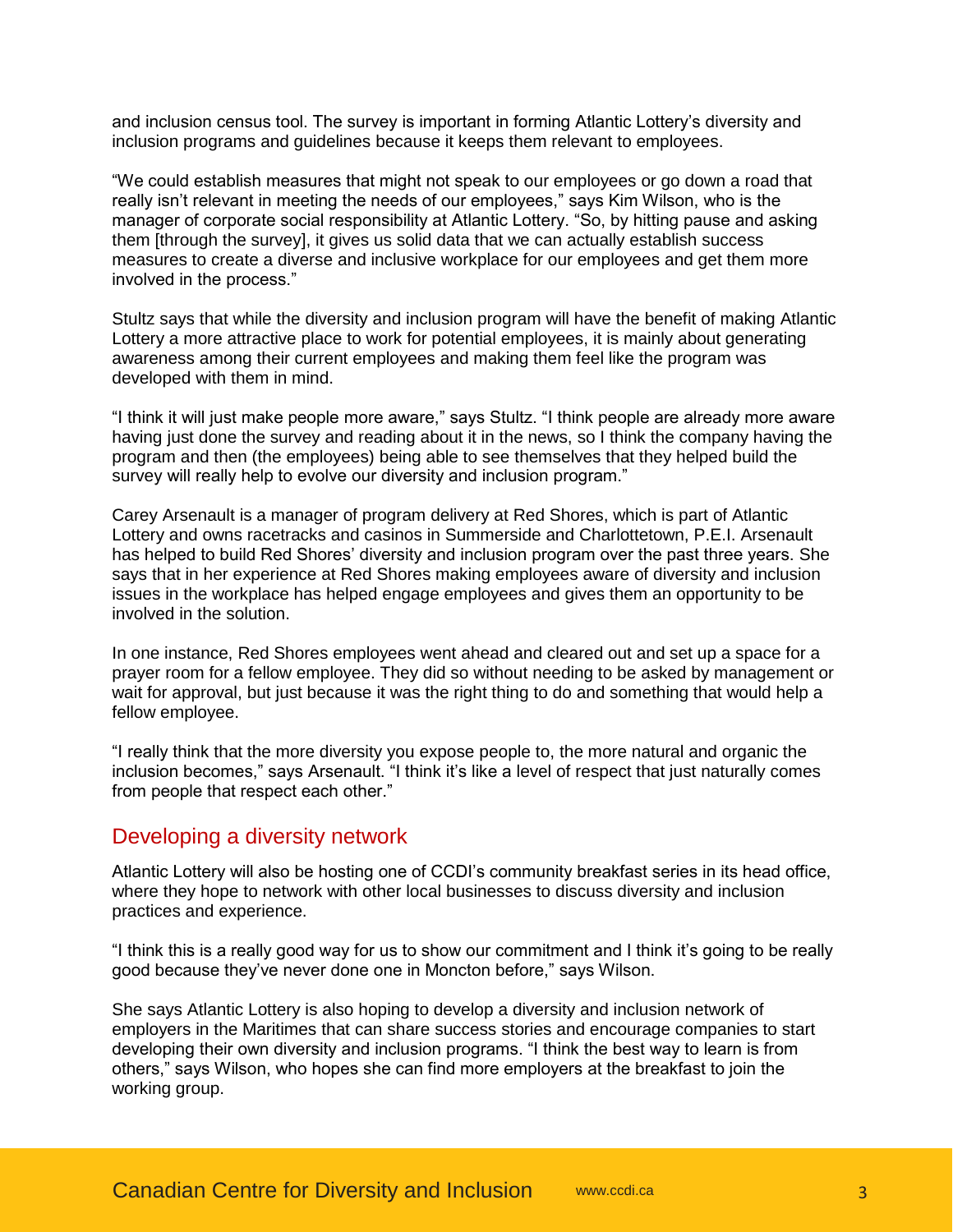This network could help fill a gap in knowledge, which Tingley says needs more development. "I think what's lacking is the broad awareness of best practices and the opportunities for businesses of any size to gain access to networks and resources, and to learn from best-inclass companies."

The results of the survey won't be available until April, after which they will be used to adjust any elements of Atlantic Lottery's two-year diversity and inclusion plan and help launch a successful diversity and inclusion program.

"We want to build a program that is relevant and meaningful to our employees because they formed this company, and we know that we could do more in a really important area to improve the work experience," says Stultz. "And we're just starting. We're just one of those companies, that don't have it all figured out, but we're taking small steps to do something and get the conversation going."

Copyright © 2017 Canadian Centre for Diversity and Inclusion. All rights reserved. You are welcome to link to this document on our website, or download it for personal use, or use a quote from this document as long as you include attribution and the page URL. If you intend to use this document for teaching or training or refer to it in another publication, please request permission a[t mail@ccdi.ca.](mailto:mail@ccdi.ca)

Canadian Centre for Diversity and Inclusion [www.ccdi.ca](http://www.ccdi.ca/) 4